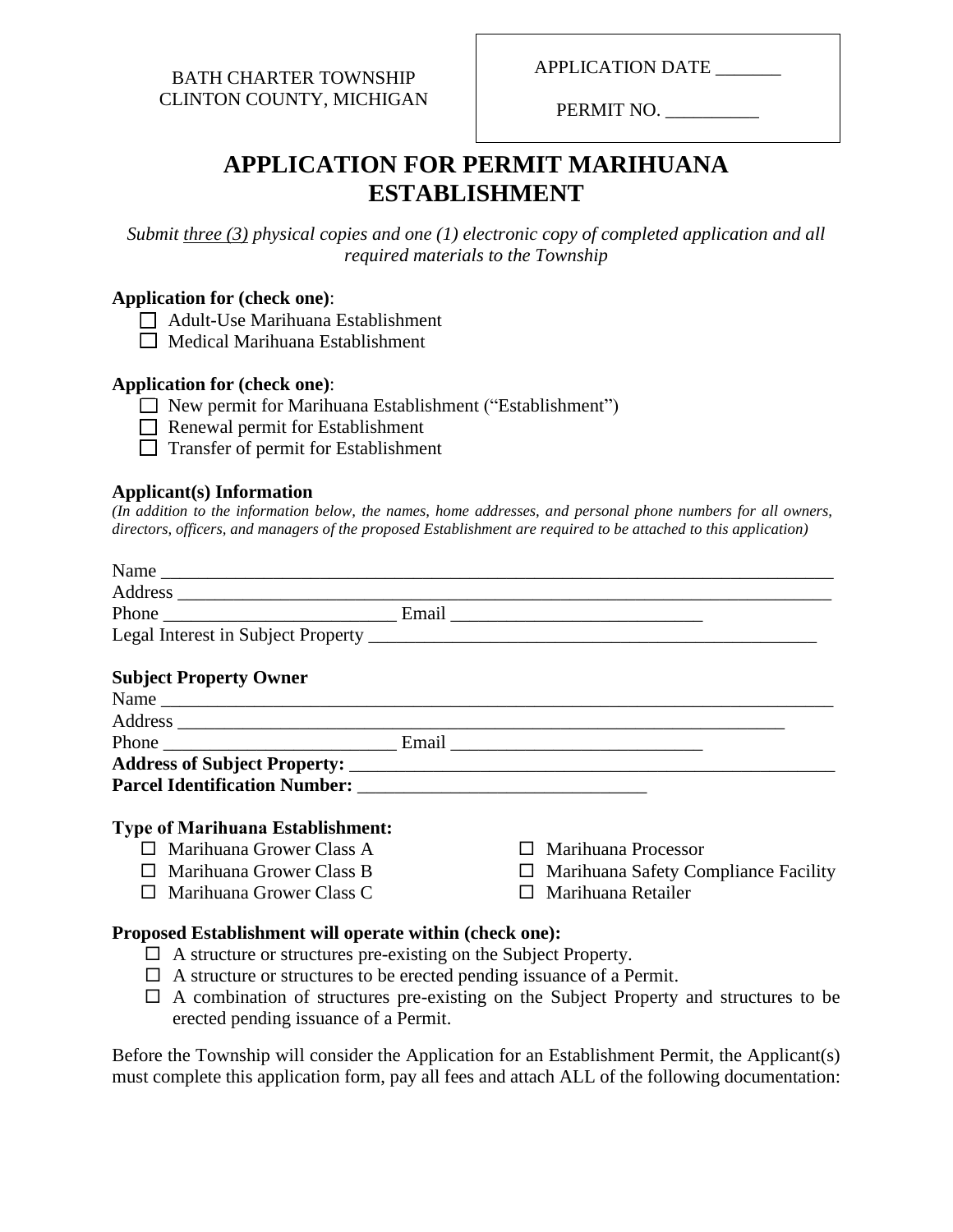- $\Box$  All documentation showing the proposed Permit Holder's valid tenancy, ownership or other legal interest in the proposed Permitted Property and Permitted Premises. If the Applicant is not the owner of the proposed Permitted Property and Permitted Premises, applicant must provide a notarized statement from the owner of such property authorizing the use of the property for an Establishment.
- $\Box$  If the proposed Permit Holder is a corporation, non-profit organization, limited liability company or any other entity other than a natural person, attach all of the following:
	- 1. Documentation indicating its legal status.
	- 2. Copy of all company formation documents (including bylaws & amendments).
	- 3. Identify all owners and their percentage of ownership in the entity (must account for 100% of the entity).
	- 4. Proof of registration with the State of Michigan.
	- 5. Certificate of good standing.
	- 6. (Transfers Only) Any purchase agreement for the sale of stock or membership interest in the existing Permit Holder.
	- 7. (Transfers Only) Certified copy of the minutes of a meeting of the board of directors or members authorizing the sale of stock or membership interest.
- $\Box$  Copies of a valid, unexpired driver's license or state issued ID for all owners, directors, officers and managers of the proposed Establishment.
- $\Box$  Evidence of a valid sales tax license for the business if such a license is required by state law or local regulations.
- $\Box$  Application for a Sign Permit if any sign is proposed.
- $\Box$  Non-refundable Application fee.
- $\square$  Business and Operations Plan, showing in detail the Establishment's proposed plan of operation, including without limitation, the following:
	- 1. A description of the type of Establishment(s) proposed and the anticipated or actual number of employees.
	- 2. A security plan meeting the requirements of the Township Ordinance.
	- 3. A description by category of all products to be grown, processed, or sold.
	- 4. A list of Material Safety Data Sheets for all nutrients, pesticides, and other chemicals proposed for use in the Establishment.
	- 5. A description and plan of all equipment and methods that will be employed to stop any impact to adjacent uses, including enforceable assurances that no odor will be detectable from outside of the Permitted Premises.
	- 6. A plan for the disposal of Marihuana and related byproducts that will be used at the Establishment.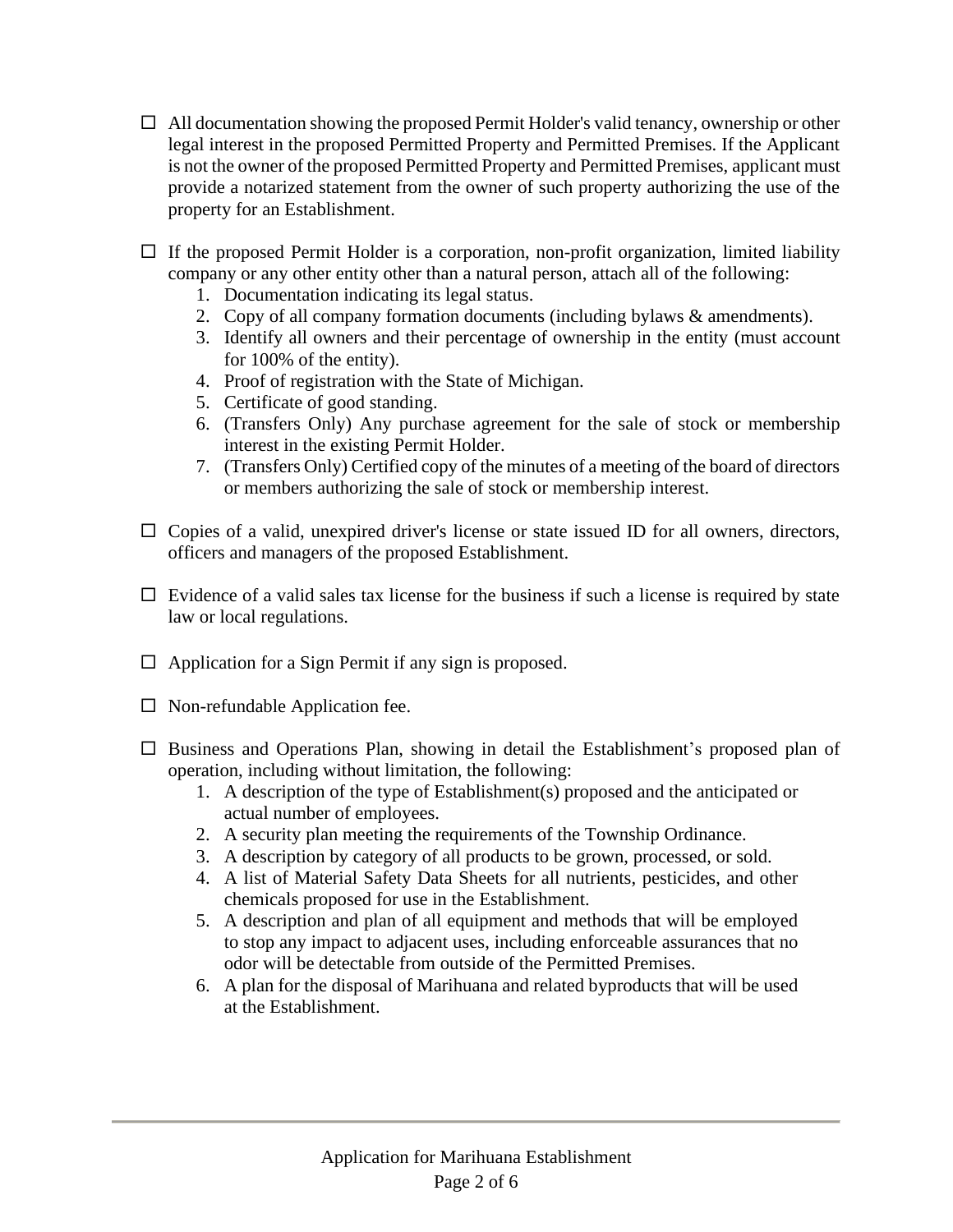- $\Box$  Site plan and interior floor plan of the Permitted Premises and the Permitted Property lawfully signed and sealed by a Michigan registered architect, surveyor or professional engineer.
- $\Box$  Identification of any business that is directly or indirectly involved in the growing, processing, testing, transporting or sale of Marihuana for the Establishment.
- $\Box$  A statement indicating whether the Applicant or any owner, partner, or officer or any entity owned or controlled by them has ever applied for or been granted, denied, restricted, suspended, revoked, or not renewed any commercial license, permit, or certificate issued by a licensing authority in Michigan or any other jurisdiction. If yes, include a statement describing the facts and circumstances, including the licensing authority, the date each action was taken, and the reason for each action.
- $\Box$  A complete list of all marihuana Permits and Licenses held by the Applicant (including permits or licenses from other states or countries), or any owner, partner, director, officer, or manager of the Applicant or any entity owned by them whether Commercial Medical Marihuana Facilities or Marihuana Establishments, including complete copies of the issued Permits and Licenses.
- A statement regarding any other Marihuana Establishment, Commercial Medical Marihuana Facility, similar Permit or License, or any other marihuana business or venture that the Applicant, or any owner, partner, director, officer, or manager of the Applicant or any entity owned or controlled in whole or part by them is authorized to operate in any other jurisdiction within the State, or another State, and their involvement in each.
- $\square$  Compliance with or discussion of the Township competitive review standards for Township consideration when evaluating the Application.

*All fees collected by the Township in connection with an Application are non-refundable, regardless of whether the Applicant receives a Permit, License, or other similar document required by another governmental or regulatory authority.*

## **Background & Self Disclosure:**

Applicant and all related persons acknowledge and consent to a background check and investigation by the Township as a condition of the Township processing and reviewing the application for approval or denial of a permit.

1. Has the Applicant or any owner, member, or partner of the Applicant ever been arrested, charged, indicted, or imprisoned for a felony involving controlled substances as defined under Michigan law, MCL 333.7104, federal law, or the law of any other state? Yes  $\square$  No  $\square$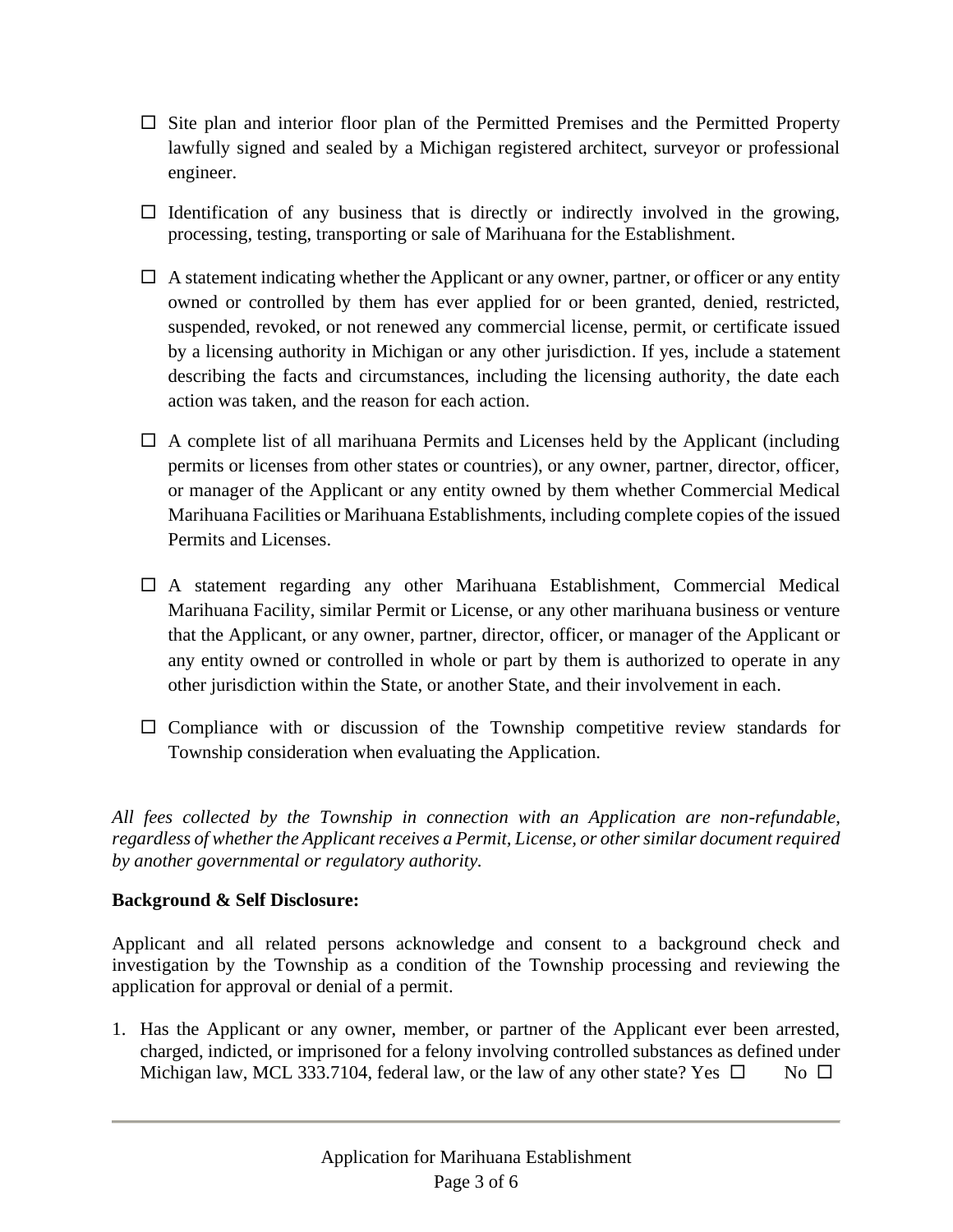2. Has the Applicant or any owner, member, or partner of the Applicant ever been arrested charged, indicted, or imprisoned for any other felony under Michigan law, federal law, or the law of any other state? Yes  $\square$  No  $\square$ 

If any applicant or related person answered Yes to either or both of the above questions, complete the following form for each offense. Attach additional pages if necessary.

| Date                     | <b>State</b> | Offense Charge/Indictment |              | Arresting | Disposition        |
|--------------------------|--------------|---------------------------|--------------|-----------|--------------------|
|                          |              |                           |              | Agency    |                    |
|                          |              |                           |              |           |                    |
|                          |              |                           |              |           |                    |
| Name & Location of Court |              |                           | Case Caption |           | Case/Docket Number |
|                          |              |                           |              |           |                    |
|                          |              |                           |              |           |                    |

| Date                     | State | Offense Charge/Indictment |  | Arresting<br>Agency | Disposition |
|--------------------------|-------|---------------------------|--|---------------------|-------------|
|                          |       |                           |  |                     |             |
| Name & Location of Court |       | Case Caption              |  | Case/Docket Number  |             |
|                          |       |                           |  |                     |             |

| State                    | Offense Charge/Indictment |              | Arresting |        | Disposition        |
|--------------------------|---------------------------|--------------|-----------|--------|--------------------|
|                          |                           |              |           |        |                    |
|                          |                           |              |           |        |                    |
| Name & Location of Court |                           | Case Caption |           |        | Case/Docket Number |
|                          |                           |              |           |        |                    |
|                          |                           |              |           | Agency |                    |

Applicant(s) and Owner(s) Certification:

Applicant(s) and Owner(s) certify that the information submitted in and attached to this application is true and correct to the best of their knowledge. Applicant(s) and Owner(s) acknowledge and agree that: (1) they are required to supplement the information submitted in and attached to this application when required, and within (10) days, under the Bath Charter Township Ordinance Authorizing and Permitting Adult-Use Marihuana Establishments; (2) it is their sole responsibility to comply with the requirements of any applicable Bath Charter Township Ordinance, notwithstanding the signature or approval of any Township employee(s) or official(s); (3) Bath Charter Township is not bound to recognize the approval or other action of any employees(s) or official(s) that is not in strict compliance with the applicable Bath Charter Township Ordinance; and (4) the resulting permit does not give the Applicant(s) or Owner(s) any vested rights to any permit, transfer of a permit, or to any renewal.

| Signature (Applicant) Print name: | Date |
|-----------------------------------|------|
| Signature (Applicant) Print name: | Date |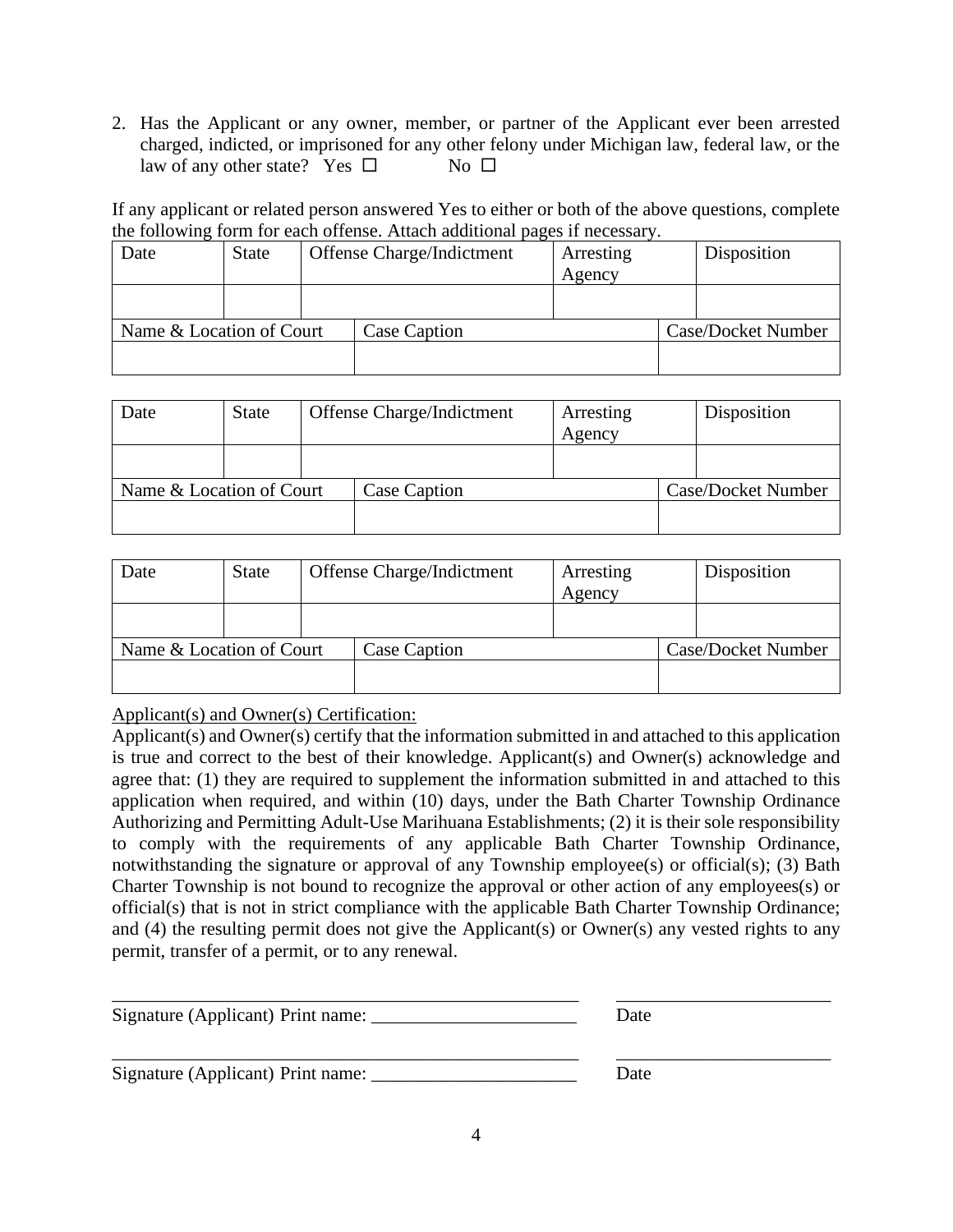| Signature (Owner) Print name: |  |
|-------------------------------|--|
|-------------------------------|--|

Date

Signature (Owner) Print name:

 $\overline{Date}$